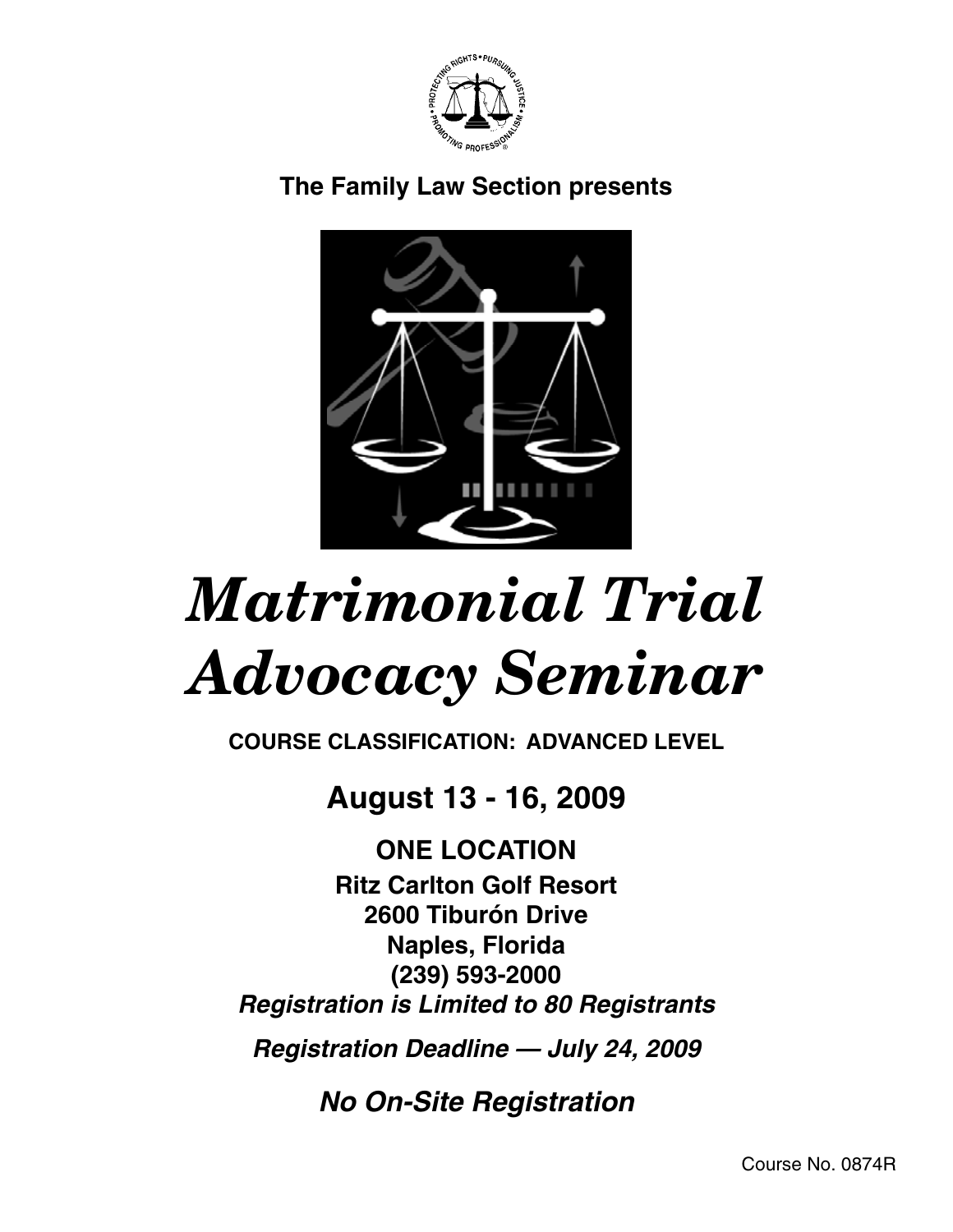## **2009 Trial Advocacy Program**

**Fast forward your trial skills! Present a family law case from start to finish with top matrimonial practitioners and distinguished members from the judiciary in a workshop setting. The participants will be divided into small groups headed by a workshop leader and will receive individualized attention. You will get viewpoints and constructive critiques from judges, board certified family law attorneys and licensed psychologists – learn and benefit from their years of experience! Earn a trial towards board certification.**

#### **LEARN:**

- **How to analyze your case**
- **How to organize your presentation**
- **How to be persuasive**
- **Which exhibits are effective (and which are not)**
- **How to introduce evidence (and how to object)**
- **How to deal with a psychological expert**
- **How to deal with parenting plan evaluations**
- **What are the latest trial tips, tactics and tools**

## **Schedule of Events**

#### **THURSDAY, August 13, 2009**

| 6:30 p.m. | <b>Check In</b> |
|-----------|-----------------|
|-----------|-----------------|

- 7:00 p.m. **Welcome and Orientation**
- 7:15 p.m. 8:15 p.m. **Opening Statement** Honorable John Lenderman, St. Petersburg (Lecture) Alex Caballero, Tampa (Demonstration) Richard Nail, Lakeland (Demonstration)

#### **FRIDAY, August 14, 2009**

| <b>Continental Breakfast</b>                                                                                                                                                              |
|-------------------------------------------------------------------------------------------------------------------------------------------------------------------------------------------|
| <b>Case Analysis: Issue Spotting with Workshop Leaders</b>                                                                                                                                |
| <b>Break</b>                                                                                                                                                                              |
| <b>Workshop 1: Opening Statement</b>                                                                                                                                                      |
| <b>Break</b>                                                                                                                                                                              |
| Direct/Cross Examination: Lecture and Demonstration<br>Elisha Roy, West Palm Beach (Lecture)<br>Carmen Gillett, Sarasota (Demonstration)<br>David Garfinkel, Jacksonville (Demonstration) |
| <b>Lunch</b> (Box Lunch Provided)                                                                                                                                                         |
| Workshop 2: Direct and Cross Examination of the Parties at a Temporary Relief<br><b>Hearing on Parenting Time</b>                                                                         |
| <b>Break</b>                                                                                                                                                                              |
| <b>Evidence: Lecture and Demonstration</b><br>Joseph Hood, Tampa (Lecture)<br>Ron Reed, Tampa (Demonstration)<br>Philip Wartenberg, Tampa (Demonstration)                                 |
| <b>Professional Ethics/Bounds of Advocacy:</b><br><b>Dinner and Lecture</b><br>Charles Fox Miller, Hollywood                                                                              |
|                                                                                                                                                                                           |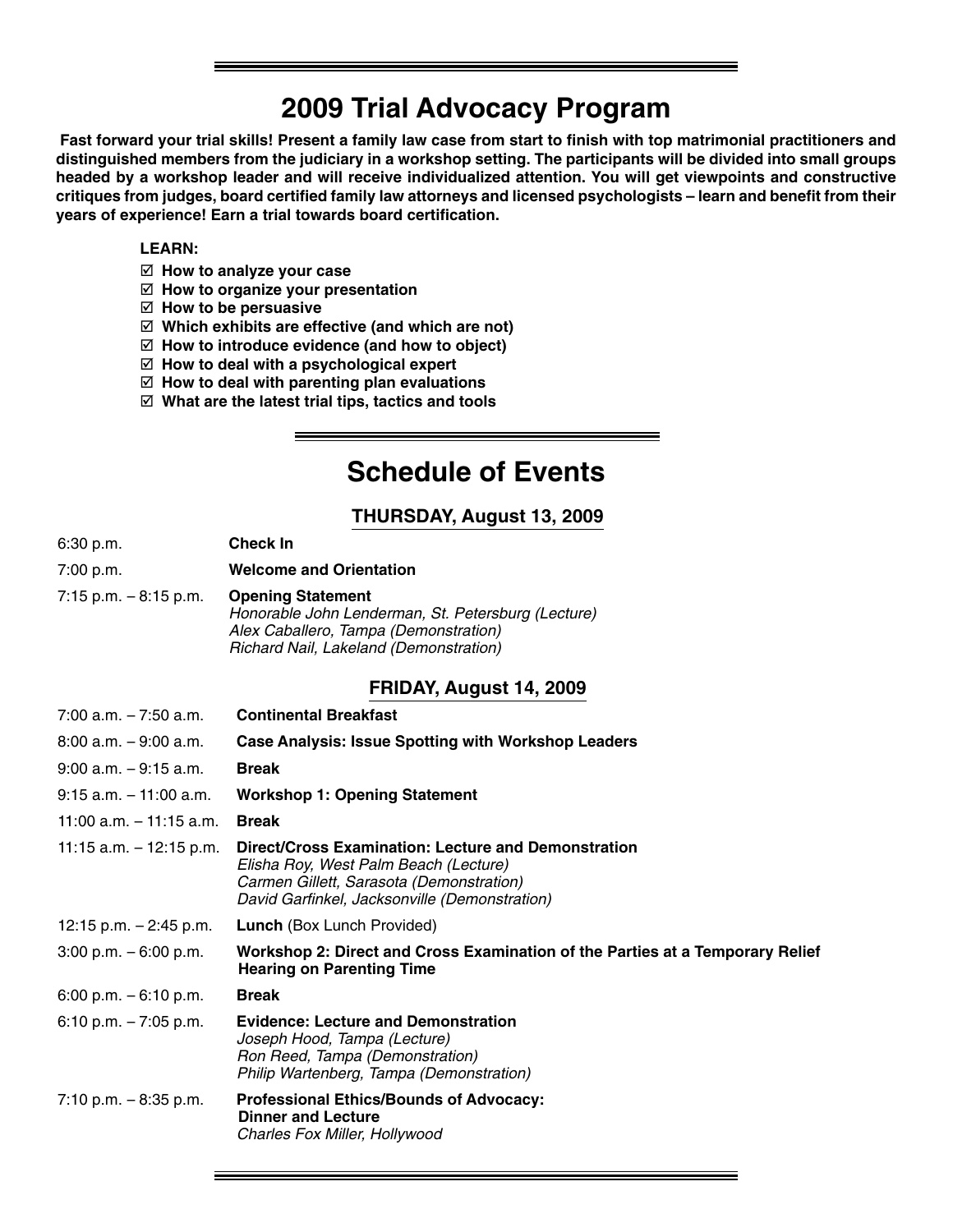#### **SATURDAY, August 15, 2009**

| $7:00$ a.m. $-7:50$ a.m.  | <b>Continental Breakfast</b>                                                                                                                                                               |
|---------------------------|--------------------------------------------------------------------------------------------------------------------------------------------------------------------------------------------|
| $8:00$ a.m. $-8:45$ a.m.  | <b>Trial Tips and Demonstrative Evidence</b><br>David Manz, Marathon                                                                                                                       |
| $9:00$ a.m. $-11:30$ a.m. | <b>Workshop 3: Examination of Parties: Financial Issues</b>                                                                                                                                |
| 11:45 a.m. $-$ 12:45 p.m. | <b>Examination of Psychological Experts: Lecture and Demonstration</b><br>Caroline Black, Tampa (Lecture and Demonstration)<br>Deborah O. Day, Psy. D., Winter Park (Demonstration)        |
| 12:45 a.m. $-$ 1:45 p.m.  | <b>Lunch</b> (Box Lunch Provided)                                                                                                                                                          |
| 1:45 p.m. $-$ 4:45 p.m.   | <b>Workshop 4: Examination of Expert Psychological Witnesses</b>                                                                                                                           |
| $5:00$ p.m. $-5:45$ a.m.  | <b>Judicial Perspective on Closing Arguments</b><br>General Magistrate Diane Kirigin (Lecture)<br>Caroline Black, Tampa (Demonstration)<br>Gordon Brydger, Fort Lauderdale (Demonstration) |
| 6:00 p.m. $-7:30$ p.m.    | Reception                                                                                                                                                                                  |
|                           | <b>SUNDAY, August 16, 2009</b>                                                                                                                                                             |
| $8:00$ a.m. $-8:50$ a.m.  | <b>Continental Breakfast</b>                                                                                                                                                               |
| $9:00$ a.m. $-9:45$ a.m.  | <b>Preparation of Orders and Preservation of Errors</b><br>Maria C. Gonzalez, North Miami Beach                                                                                            |

9:45 a.m. – 10:00 a.m. **Break**

10:00 a.m. – 1:00 p.m. **Workshop 5: Final Arguments**

#### CLE CREDITS

#### **CLER PROGRAM**

(Maximum Credit: 25.0 hours)

**CERTIFICATION PROGRAM** (Maximum Credit: 19.0 hours)

General: 25.0 hours Ethics: 1.0 hour

Marital and Family Law: 19.0 hours

**Program qualifies as a trial for board certification purposes**

PARTICIPANTS MUST ATTEND ALL WORKSHOPS TO CONCLUSION TO RE-CEIVE CLE CREDIT. Credit may be applied to more than one of the programs above but cannot exceed the maximum for any given program. Please keep a record of credit hours earned. RETURN YOUR COMPLETED CLER AFFIDAVIT PRIOR TO CLER REPORTING DATE (see Bar News label).

**HOTEL RESERVATIONS:** A block of rooms has been reserved at Ritz Carlton Golf Resort, at the rate of \$145 single/ double occupancy. **To make reservations, call Ritz Carlton Golf Resort direct at 1-800-241-3333 or (239) 593-2000. Reservations must be made by July 24, 2009 to assure the group rate and availability.** After that date, the group rate will be granted on a "space available" basis.

**REFUND POLICY:** The total number of registrants is limited. Registrations must be accompanied by the registration fee and will be accepted in chronological order as they are received. Refunds are given 30 days prior to the seminar. After July 24, 2009 there will be no refunds. A \$25 service fee applies to refund requests.

**COURSE MATERIALS:** Course materials will be e-mailed to all registrants prior to the seminar. Attendees must bring their materials with them or they will be required to purchase the materials on site, \$50, if they desire a copy during the seminar.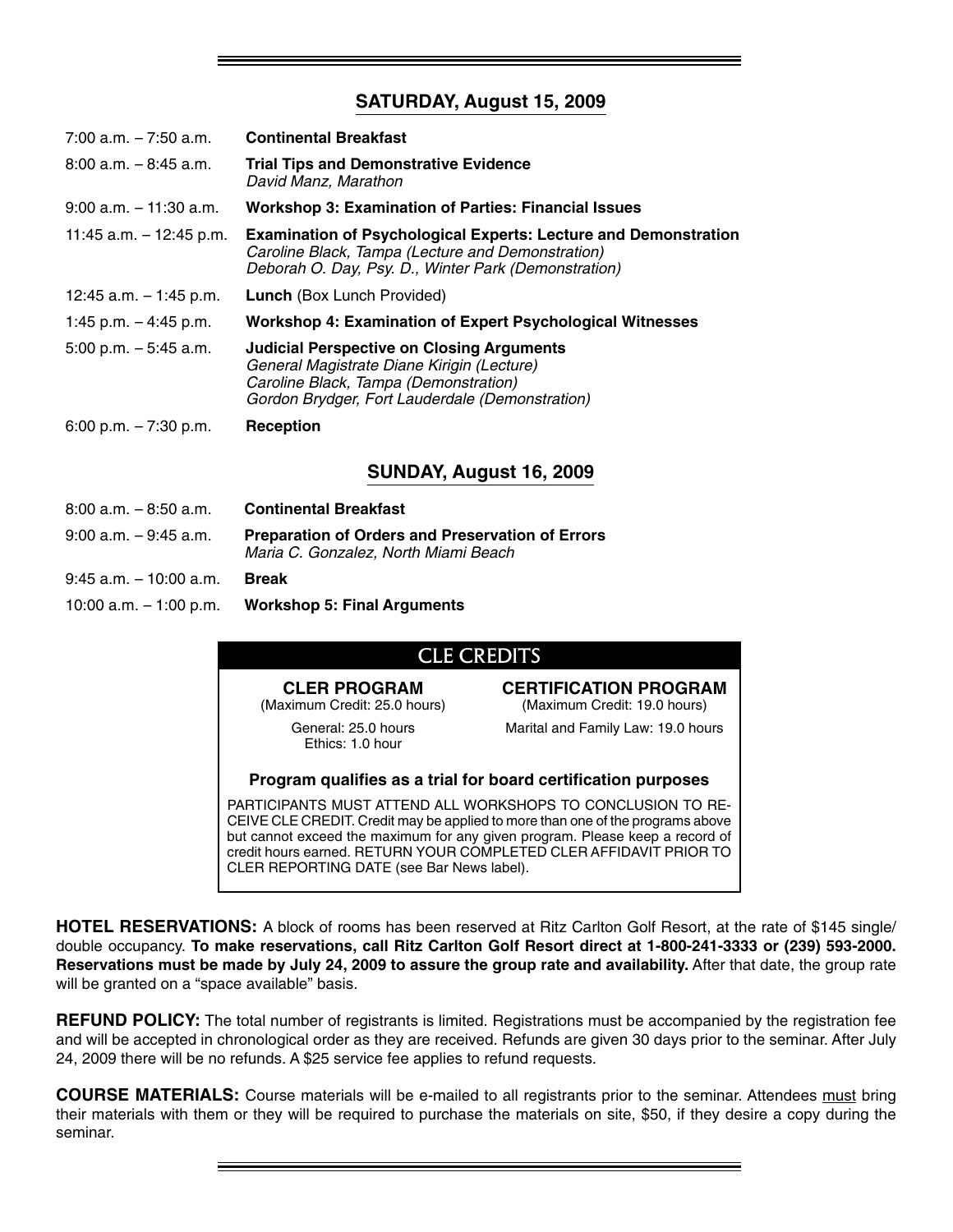## **Registration**

#### **\*\*\*\*\*There will be no on-site registration\*\*\*\*\***

### **Register me for " Matrimonial Trial Advocacy Seminar"**

#### **(304) ritz carlton golf resort, naples, florida (August 13-16, 2009)**

TO REGISTER, MAIL THIS FORM TO: The Florida Bar, CLE Programs, 651 E. Jefferson Street, Tallahassee, FL 32399- 2300 with a check in the appropriate amount payable to The Florida Bar or credit card information filled in below. If you have questions, **call 850/561-5831**. **NO ON SITE REGISTRATION AND LIMITED REGISTRATIONS.**

|    | <b>Phone <i>Phone Phone Phone Phone Phone Phone Phone Phone</i></b>                                                                                                                              |
|----|--------------------------------------------------------------------------------------------------------------------------------------------------------------------------------------------------|
|    | SLH: Course No. 0874R                                                                                                                                                                            |
|    | $\Box$ Check here if you have a disability that may require special attention or services. Please attach a general description<br>of your needs. You will be contacted for further coordination. |
|    | <b>REGISTRATION FEE (CHECK ONE):</b>                                                                                                                                                             |
| ⊔  | Member of the Family Law Section: \$699                                                                                                                                                          |
| ப  | Non-section member: \$749                                                                                                                                                                        |
|    | METHOD OF PAYMENT (CHECK ONE):                                                                                                                                                                   |
| ❏  | Check enclosed made payable to The Florida Bar                                                                                                                                                   |
|    | □ Credit Card □ MASTERCARD □ VISA □ DISCOVER □ AMEX<br>Exp. Date: $\angle$ (MO/YR)                                                                                                               |
|    |                                                                                                                                                                                                  |
|    |                                                                                                                                                                                                  |
|    |                                                                                                                                                                                                  |
|    |                                                                                                                                                                                                  |
|    | Please answer the following for group assignments:                                                                                                                                               |
|    | 1. Are you Certified in Marital & Family Law?<br>_____Yes If yes, specify area(s) of certification<br>No.                                                                                        |
|    | 2. What percentage of your practice involves family litigation? ________                                                                                                                         |
| З. | How many years have you practiced law?                                                                                                                                                           |
|    | 4. How many contested hearings or trials have you attended in which have you been counsel?                                                                                                       |